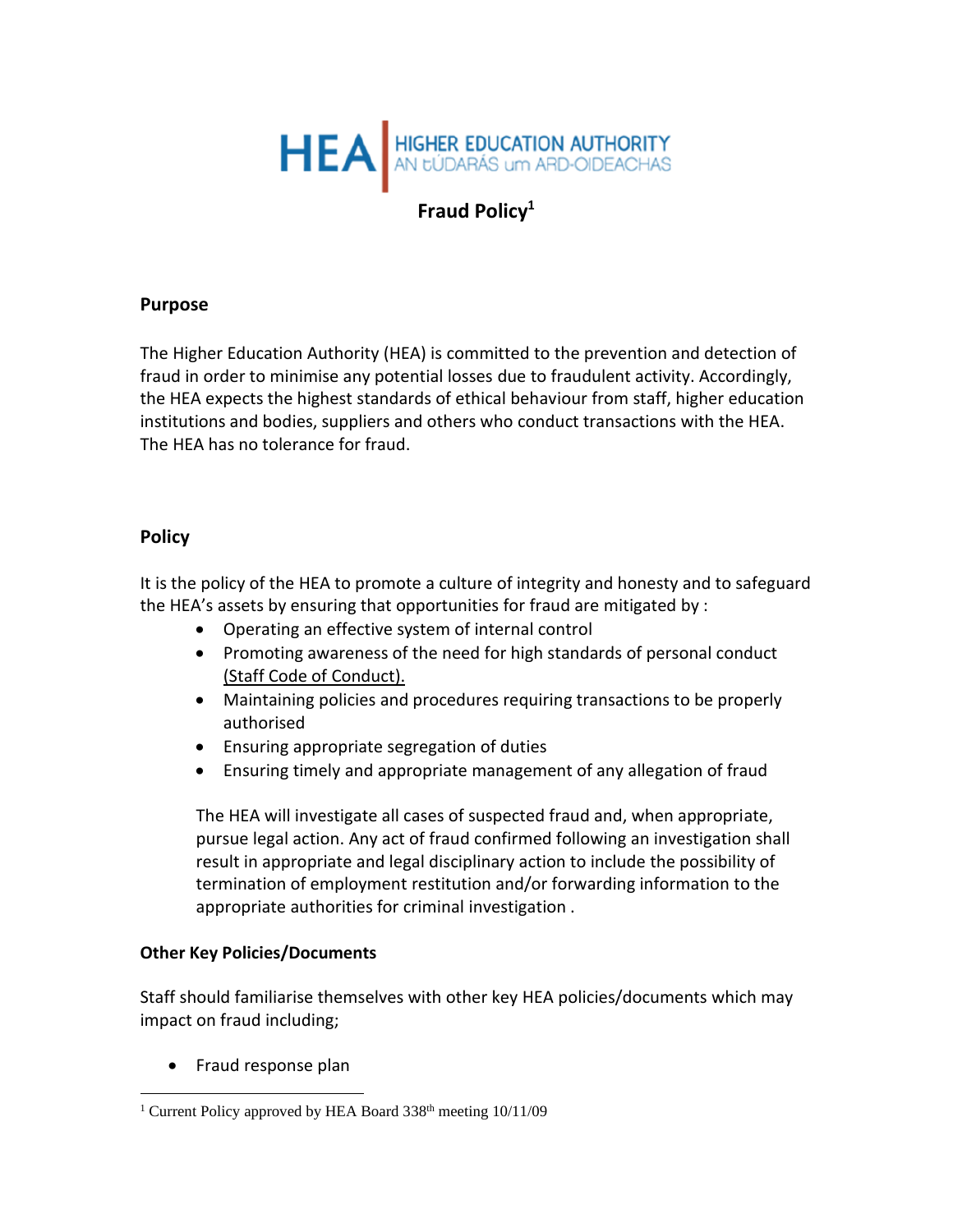- Protected disclose policy
- Disciplinary policy
- IT Acceptable Usage policy

# **Definitions**

For the purposes of this policy, 'Fraud' is any dishonest act or omission that causes loss to the HEA, avoidance of an obligation, or results in a benefit or advantage to the person carrying out the fraud or to a third party. It shall be deemed to include, but not be limited to:

- $\triangleright$  Theft or misappropriation of HEA assets or funds.
- $\triangleright$  Unauthorised use of confidential information
- $\triangleright$  Submission of false claims for payments or reimbursement.
- $\triangleright$  Acceptance of gifts or other favours or collusion with third parties in circumstances intended to influence decision-making, such as the selection of suppliers, appointment of consultants or allocation or award of a grant, in the course of the HEA's work.
- $\triangleright$  False or fictitious accounting including the creation of and payments to fictitious staff, suppliers or institutions/bodies
- $\triangleright$  Knowingly creating and/or distributing false or misleading financial reports
- $\triangleright$  Violation of the HEA's procedures with the aim of personal gain or to the detriment of the HEA
- ➢ Wilful negligence intended to cause damage to the material interests of the **HEA**

Fraud can occur internally or externally and may be carried out by staff, contractors, suppliers or other parties.

# **Responsibility for the Detection and Prevention of Fraud**

All staff are responsible for exercising appropriate diligence and control to prevent, detect and report acts of Fraud. Staff should have regard to the HEA's Protected Disclosure Procedures.

Overall responsibility for implementation of this policy and the fraud response plan shall rest with the Head of Corporate Affairs. Where allegations are made against that officer or there is any suggestion of a conflict of interest, the Deputy CEO shall assume responsibility.